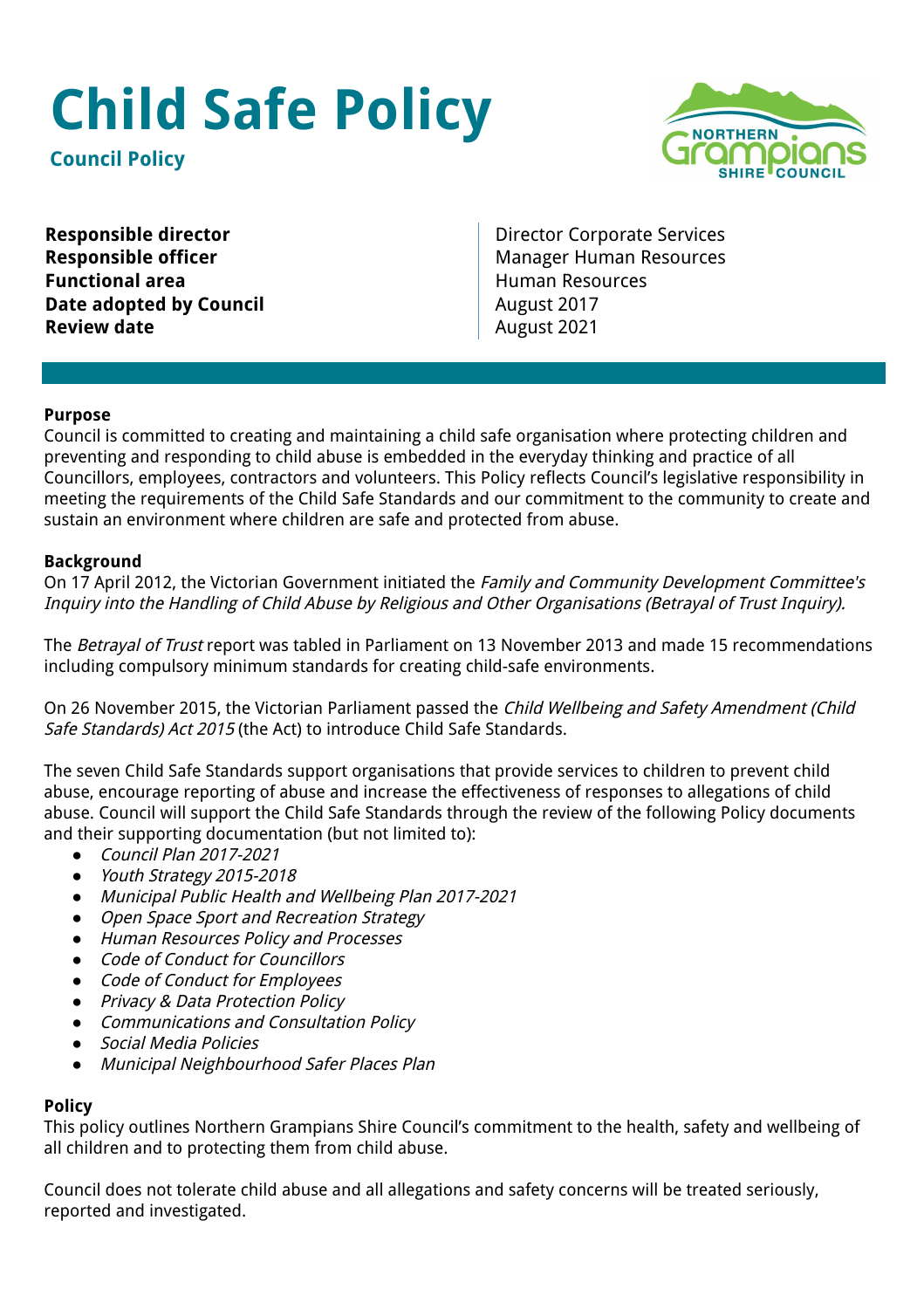Council will at all times listen to children respectfully and advocate for their right to feel safe, valued and protected.

Council will work in partnership with local organisations and services to protect children in our community from child abuse regardless of their age, gender, race, ability, sexual orientation, social, cultural or linguistic background or their family's religious beliefs or affiliations.

This policy meets Council's obligations under Standard 2 of the Child Safe Standards - "A child safe policy or statement of commitment to child safety" and provides the opportunity for Council to improve its existing processes and practices and enhance the culture of child safety for Northern Grampians Shire Council.

# **Commitment to Child Safety**

Council has zero tolerance of child abuse and is committed to creating and maintaining a child safe and child friendly community where all children are valued and protected from abuse.

# **Legislative requirements**

Northern Grampians Shire Council has processes in place that will enable all Councillors, employees, contractors and volunteers to be aware of the organisation's responsibilities as well as their own, legal obligations relating to child abuse and reporting to appropriate authorities. This includes:

- *●* Failure to disclose: Reporting child sexual abuse is <sup>a</sup> community-wide responsibility. All adults in Victoria who have <sup>a</sup> reasonable belief that an adult has committed <sup>a</sup> sexual offence against <sup>a</sup> child under 16 have an obligation to report that information to the police.
- *●* Any personnel who are mandatory reporters (doctors, nurses, midwives, teachers (including early childhood teachers), principals and police) must report to child protection if they believe on reasonable grounds that <sup>a</sup> child is in need of protection from physical injury or sexual abuse.
- *●* Grooming: Grooming offence targets communication, including online communication, with <sup>a</sup> child under the age of 16 or their parents with the intent of committing child sexual abuse. This offence targets predatory conduct undertaken to prepare <sup>a</sup> child for sexual abuse at <sup>a</sup> later time with the groomer (aged 18 years old or over) or another adult.
- Failure to protect: People of authority within the Council will commit an offence if they have the power or responsibility to reduce or remove <sup>a</sup> substantial risk, where <sup>a</sup> child under the age of 16 years may become the victim of sexual abuse committed by an adult associated with the organisation; but negligently fail to do so.<sup>1</sup>

<sup>1</sup> Further information about the failure to disclose offence, failure to protect offence and mandatory reporting is available from Department of Justice and Regulation, available on their website.

# **Council Plan Objective/Strategy**

Enhance Lifestyles and Community

## **Legislation and Standards**

Child Wellbeing and Safety Amendment (Child Safe Standards) Act 2015

# **Responsibilities**

All Councillors and employees should be familiar with the types of child abuse that might occur within the organisation and be alert for any indications of such conduct.

**Council** Councillors are responsible for providing leadership for the good governance of Council by acting as a responsible partner in fostering and developing an organisational culture that has zero tolerance for child abuse. Councillors will advocate in the best interests of children to create and sustain a community in which children are safe and protected from abuse.

**Chief Executive Officer** The Chief Executive Officer is ultimately responsible for driving the required cultural change of zero tolerance for child abuse, so that protecting children from risks of child abuse is embedded in everyday thinking and practice across the organisation.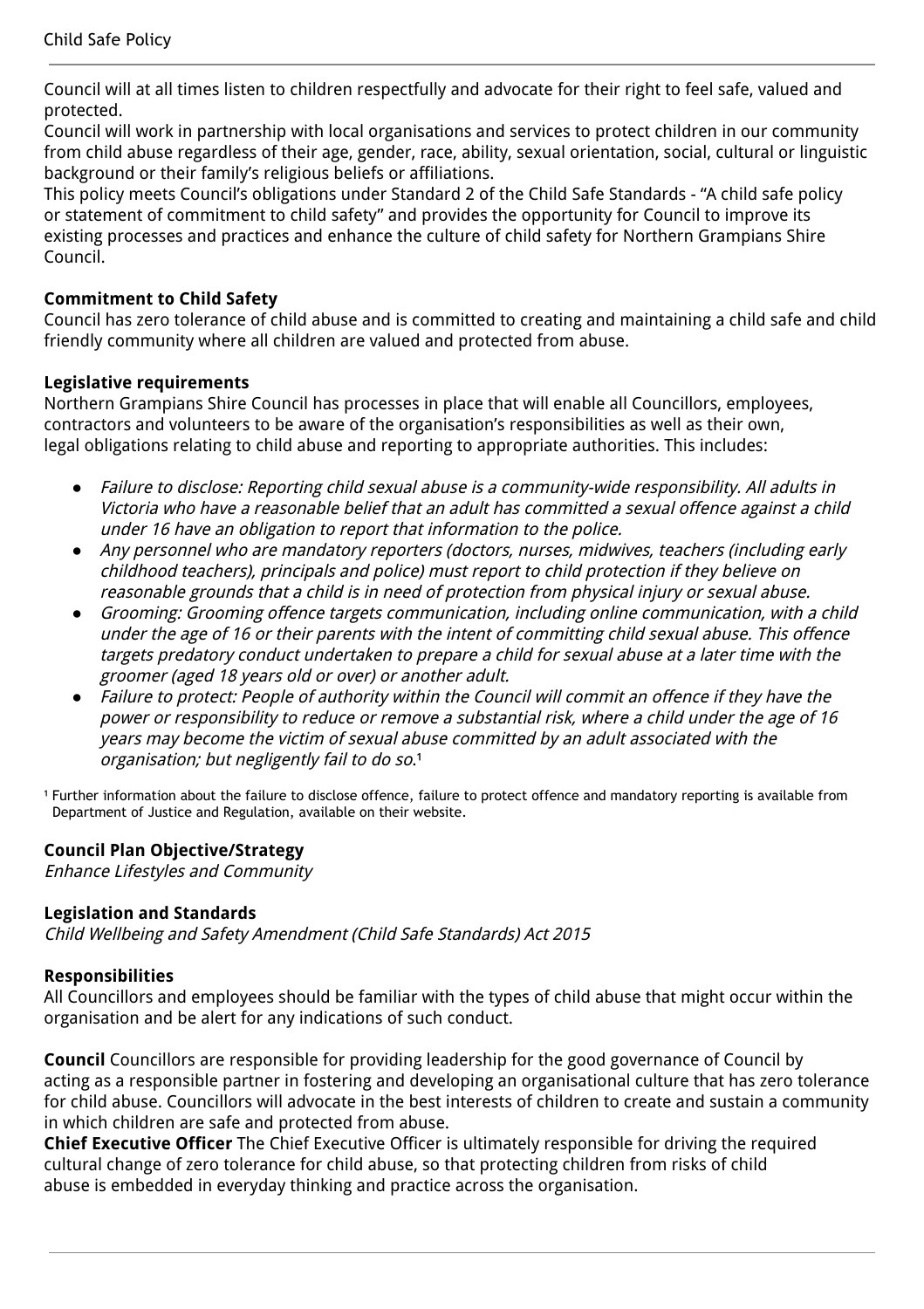The Chief Executive Officer is responsible for ensuring that Council has effective controls in place to prevent child abuse occurring. This will be achieved through the implementation of robust procedures that aim to prevent the employment of perpetrators of child abuse, ensure early detection of any instances of child abuse and ensure any allegations of child abuse are reported and fully investigated.

**The Executive Management Team** The Executive Management Team is responsible for supporting the Chief Executive Officer to drive a culture of zero tolerance for child abuse. This will be achieved by ensuring:

- the organisation has in place and implements robust child safety procedures that protect children from child abuse
- suspected or alleged instances of child abuse are reported and fully investigated
- support is provided to employees, contractors and volunteers in undertaking their child protection responsibilities.

**Managers** All Managers must ensure that they:

- receive reports of child safety concerns or allegations of abuse within Council
- initiate internal processes to ensure the safety of the child, clarify the nature of the complaint and commence the disciplinary process (if required)
- decide in accordance with legal requirements and duty of care, whether the matter should/must be reported to the police or Child Protection and make a report as soon as possible if required
- identify any potential for child abuse to be perpetrated, and assess the related risks of child abuse within their Department
- eradicate/minimise any risk to the extent possible
- ensure employees are educated about the prevention and detection of child abuse and attend any relevant training when it is provided, and
- offer support to the child, the parents, the person who reports and the accused staff member, contractor or volunteer.

**Human Resources** Employees within the Human Resources Department must ensure:

- the principles of the child safe standards are embedded in Council procedures including recruitment and pre-employment screening processes
- employees and volunteers have access to and are aware of the Child Safe Policy
- the organisation strictly adheres to procedures as they apply to Child Safe Standards and takes appropriate action when a non-compliance arises
- they manage Council's disciplinary procedure as it applies to the child safe standards
- they support employees who have been impacted by a child abuse incident and make appropriate referrals to the Employee Assistance Program, and
- they incorporate child safety in Council's Induction and Learning and Development program

## **Child Safety Officer** Child Safety Officers will:

- act as the first point of contact for employees who have a child safety concern or allegation of abuse within Council, and
- support the notification of child safety concerns or allegations to relevant authorities (Police or Child Protection).

**Employees** All employees must familiarise themselves with the relevant laws, the Staff Code of Conduct, and Council's policy and procedures in relation to child safety, and comply with all requirements, including:

- participation in employee induction training
- reporting any suspicion or reasonable belief that a child's safety may be at risk to their supervisor or the designated Child Safety Officers
- providing an environment that is supportive of all children's emotional and physical safety.

**Volunteers** Volunteers share the responsibility for the prevention and detection of child abuse, and must report any suspected cases to their direct supervisor or the relevant external reporting channels.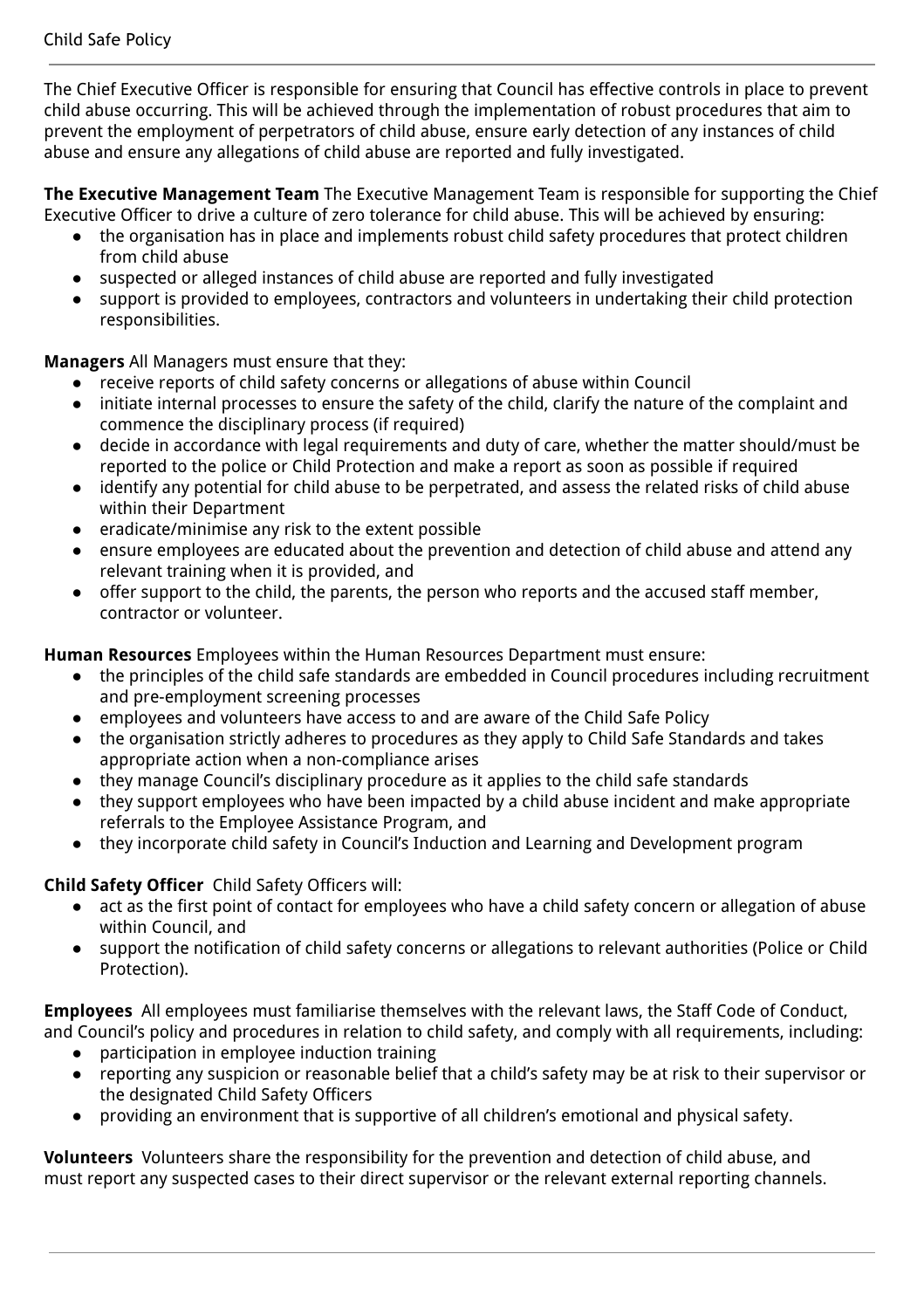**Labour hire – agency employees and contractors** Labour hire agency employees and contractors also share the responsibility for the prevention and detection of child abuse and any suspected case or allegation of child abuse. Council will embed a process that provides a contractual obligation to ensure that the same standards that apply to Council, will apply to labour hire agency employees and contractors.

**Licensee / Lessor** Council acknowledges that sporting associations and not-for-profit entities are themselves also required to comply with Child Safe Standards. Council, as their licensee or lessor, will note this requirement in the Occupancy Licence Agreement between Council and individual groups with the aim to raise awareness of the legislation and compliance requirements.

## **Review**

This policy will be reviewed every four years unless changes in legislation require earlier review.

## **Communication and implementation**

This policy will be available on Council's EDRMS (InfoXpert)

## **References**

Child Wellbeing and Safety Amendment (Child Safe Standards) Act 2015 Northern Grampians Shire Council Childsafe Reporting Flowchart

### **Charter of Human Rights compliance**

It is considered that this policy is compatible with the relevant human rights identified in the Charter of Human Rights and Responsibilities Act 2006.

### **Definitions**

**The Act**: Child Safety and Wellbeing Act 2005

**Child:** a person who is under the age of 18 years.

**Child safety**: in the context of the child safe standards, child safety means measures to protect children from abuse.

**Aboriginal child**: a person under the age of 18 who is of Aboriginal or Torres Strait islander descent, identifies as Aboriginal or Torres Strait islander, and is accepted as Aboriginal or Torres Strait islander by an Aboriginal or Torres Strait Islander community.

**Child safe organisation:** in the context of the child safe standards, a child safe organisation is one that meets the child safe standards by proactively taking measures to protect children from abuse.

**Child abuse:** any act committed against a child involving physical violence, sexual offences, serious emotional or psychological abuse and serious neglect.

**Children from culturally and / or linguistically diverse backgrounds:** a child or young person who identifies as having particular cultural or linguistic affiliations by virtue of their place of birth, ancestry or ethnic origin, religion, preferred language, or language spoken at home, or because of their parents identification on a similar basis.

**Children with a disability**: a disability can be any physical, sensory or neurological disability, acquired brain injury or intellectual disability or developmental delay that affects a child's ability to undertake everyday activities. Some disabilities can be obvious while others are hidden.

**Child Protection Authority:** the Victorian Child Protection Service is specifically targeted to those children and young people at risk of harm or where families are unable or unwilling to protect them.